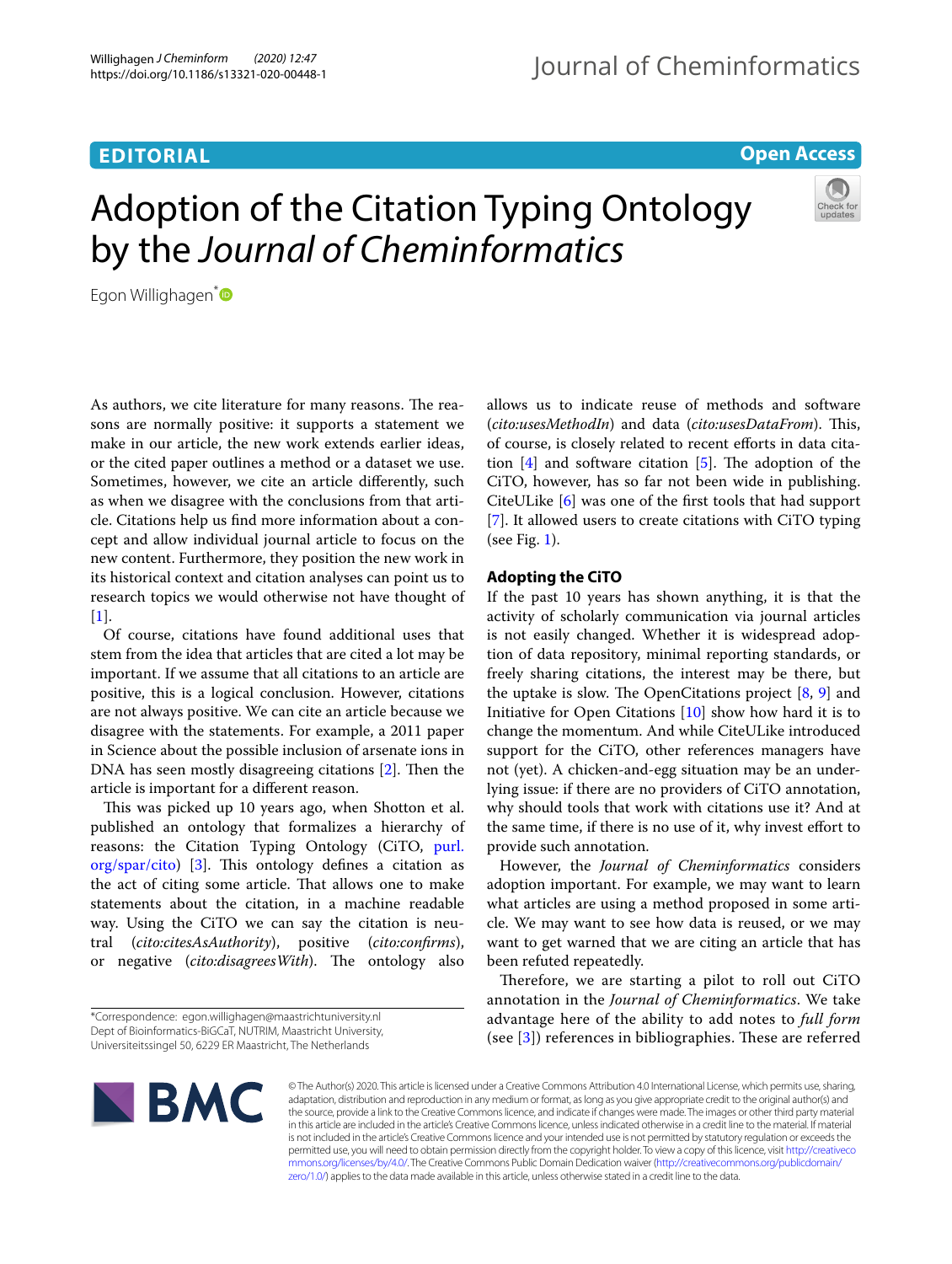

<span id="page-1-0"></span>to as *bibnotes*. The content of the note will be strictly formatted: it will use the syntax *[cito:usesMethodIn]* and formatted in bold. That is, the bibnote starts with the *[* character, followed by one of the CiTO types, and ending with the *]* character. If you wish to provide more than one annotation, you can repeat this syntax, separated by one or more spaces, for example: *[cito:usesMethodIn] [cito:citeAsAuthority]*. By using this specifc syntax, we introduce a level of machine readability such that this annotation can be extracted with text mining approaches and used by downstream citation projects.

These bibnotes can be used to overwrite the default *cito:cites*. We currently encourage authors interested in participating in this pilot to use the following CiTO types: *cito:citesAsDataSource* when you use data in your paper from the cited source, *cito:usesMethodIn* when you use a method from the cites source, *cito:citesAsAuthority* for articles that you cite as authorative works in the feld, *cito:discusses* when you discuss the content of the cited article, and *cito:extends* when your article describes a new

release of software or database described in the cited article. However, you are free to use any of the other CiTO types, including *cito:agreesWith* and *cito:disagreesWith*.

We also plan to adopt this approach for comments (*cito:repliesTo*) and errata/corrigenda/corrections (*cito:updates*). These annotations will be handled at an editorial level.

With this pilot we hope to trigger further adoption of approaches like CiTO. We plan to use this information in WikiCite [[11](#page-2-10)] and Scholia [[12](#page-2-11)] to demonstrate downstream use, but hope that projects like OpenCitations and Sci-Graph [\(www.springernature.com/gp/researchers/scigraph](http://www.springernature.com/gp/researchers/scigraph)) will pick it up too. During the pilot, we will also develop practical guidance on how to use reference managers and type setting tools like Microsoft Word and LaTeX can be used to add these annotations.

Let this be the egg or chicken (depending on your philosophy), we are looking to innovate how we cite our literature.